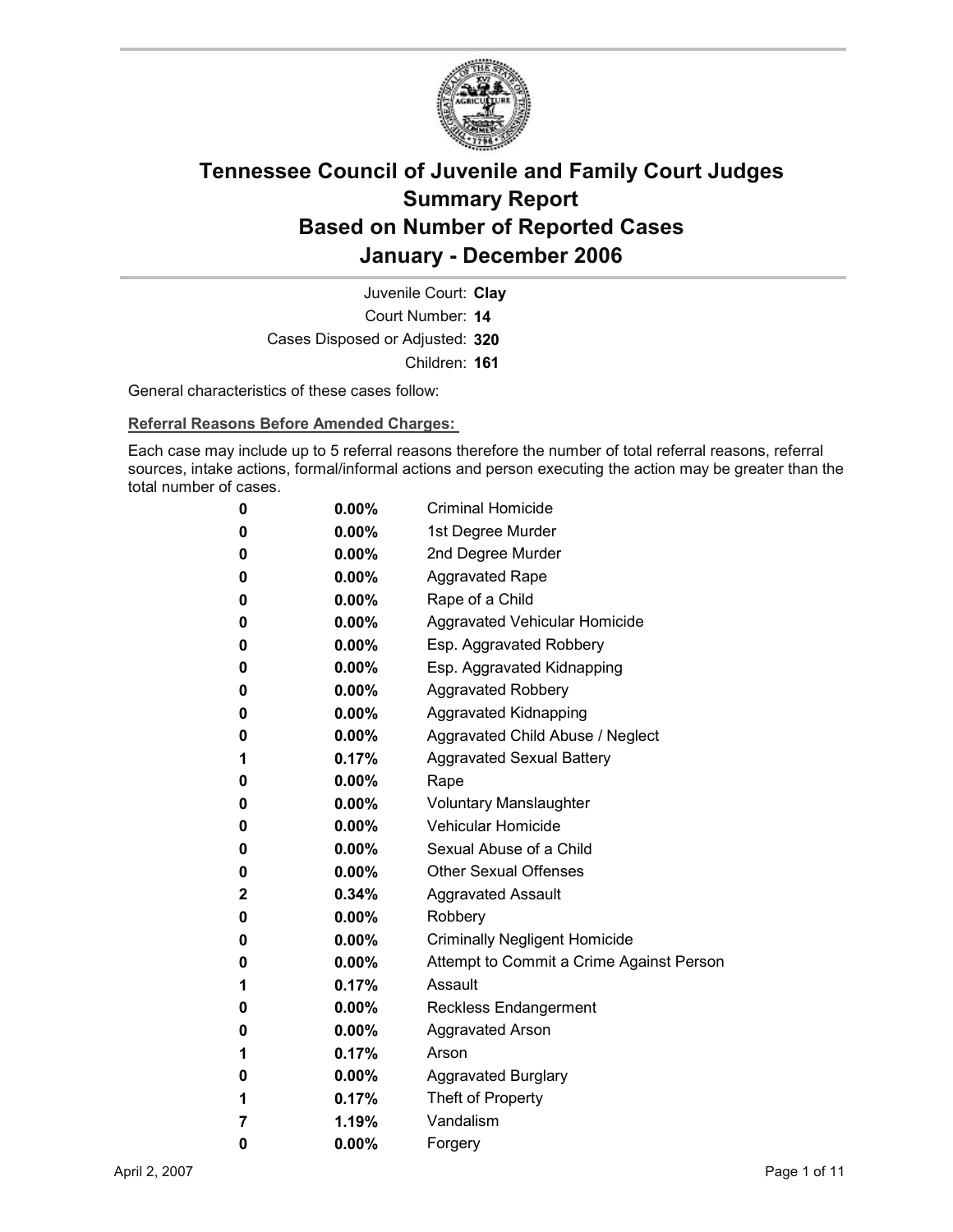

Court Number: **14** Juvenile Court: **Clay** Cases Disposed or Adjusted: **320** Children: **161**

#### **Referral Reasons Before Amended Charges:**

Each case may include up to 5 referral reasons therefore the number of total referral reasons, referral sources, intake actions, formal/informal actions and person executing the action may be greater than the total number of cases.

| 0            | 0.00%    | <b>Worthless Checks</b>                                     |
|--------------|----------|-------------------------------------------------------------|
| 0            | $0.00\%$ | Illegal Possession / Fraudulent Use of Credit / Debit Cards |
| 0            | $0.00\%$ | <b>Burglary</b>                                             |
| 0            | $0.00\%$ | Unauthorized Use of a Vehicle                               |
| 1            | 0.17%    | <b>Cruelty to Animals</b>                                   |
| $\mathbf{2}$ | 0.34%    | Sale of Controlled Substances                               |
| 14           | 2.39%    | <b>Other Drug Offenses</b>                                  |
| 3            | 0.51%    | Possession of Controlled Substances                         |
| 0            | $0.00\%$ | <b>Criminal Attempt</b>                                     |
| 0            | 0.00%    | Carrying Weapons on School Property                         |
| 0            | $0.00\%$ | Unlawful Carrying / Possession of a Weapon                  |
| 3            | 0.51%    | <b>Evading Arrest</b>                                       |
| 0            | $0.00\%$ | Escape                                                      |
| 11           | 1.87%    | Driving Under Influence (DUI)                               |
| 22           | 3.75%    | Possession / Consumption of Alcohol                         |
| 4            | 0.68%    | Resisting Stop, Frisk, Halt, Arrest or Search               |
| 0            | $0.00\%$ | <b>Aggravated Criminal Trespass</b>                         |
| 0            | $0.00\%$ | Harassment                                                  |
| 42           | 7.16%    | Failure to Appear                                           |
| 0            | $0.00\%$ | Filing a False Police Report                                |
| 0            | $0.00\%$ | Criminal Impersonation                                      |
| 0            | $0.00\%$ | <b>Disorderly Conduct</b>                                   |
| 0            | $0.00\%$ | <b>Criminal Trespass</b>                                    |
| 1            | 0.17%    | <b>Public Intoxication</b>                                  |
| 0            | $0.00\%$ | Gambling                                                    |
| 389          | 66.27%   | <b>Traffic</b>                                              |
| 14           | 2.39%    | <b>Local Ordinances</b>                                     |
| 0            | $0.00\%$ | Violation of Wildlife Regulations                           |
| 0            | $0.00\%$ | Contempt of Court                                           |
| 3            | 0.51%    | Violation of Probation                                      |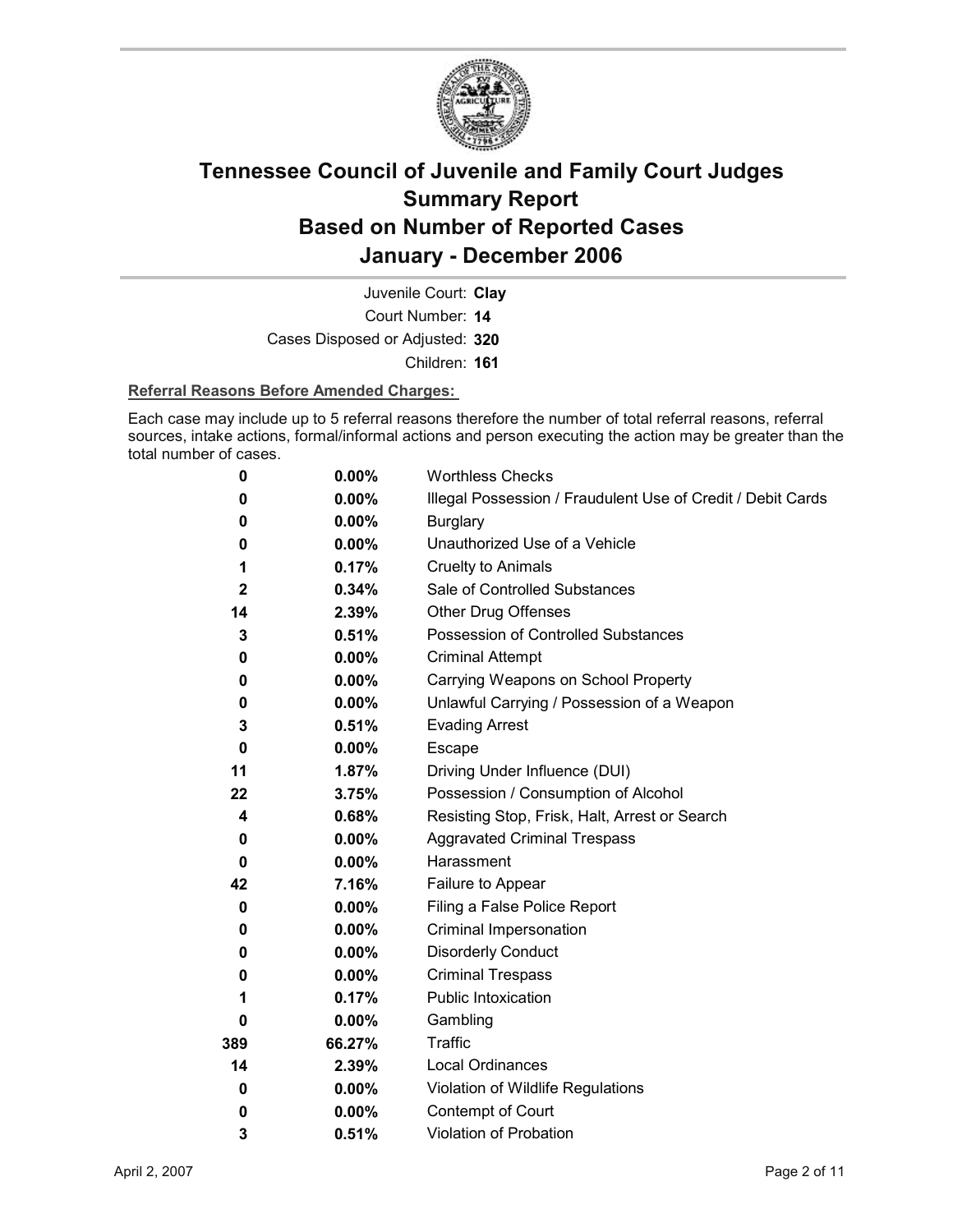

Court Number: **14** Juvenile Court: **Clay** Cases Disposed or Adjusted: **320** Children: **161**

#### **Referral Reasons Before Amended Charges:**

Each case may include up to 5 referral reasons therefore the number of total referral reasons, referral sources, intake actions, formal/informal actions and person executing the action may be greater than the total number of cases.

| 587            | 100.00%        | <b>Total Referrals</b>                                 |
|----------------|----------------|--------------------------------------------------------|
| 7              | 1.19%          | Other                                                  |
| 0              | $0.00\%$       | <b>Consent to Marry</b>                                |
| 0              | 0.00%          | <b>Request for Medical Treatment</b>                   |
| 0              | 0.00%          | Child Support                                          |
| 0              | 0.00%          | Paternity / Legitimation                               |
| 0              | $0.00\%$       | Visitation                                             |
| 0              | 0.00%          | Custody                                                |
| 0              | $0.00\%$       | <b>Foster Care Review</b>                              |
| 1              | 0.17%          | <b>Administrative Review</b>                           |
| 11             | 1.87%          | <b>Judicial Review</b>                                 |
| $\bf{0}$       | 0.00%          | Violation of Informal Adjustment                       |
| 0              | 0.00%          | Violation of Pretrial Diversion                        |
| 0              | 0.00%          | <b>Termination of Parental Rights</b>                  |
| 17             | 2.90%          | Dependency / Neglect                                   |
| $\bf{0}$       | $0.00\%$       | <b>Physically Abused Child</b>                         |
| 0              | 0.00%          | Sexually Abused Child                                  |
| 0              | 0.00%          | Violation of Curfew                                    |
| 1              | 0.17%          | Violation of a Valid Court Order                       |
| $\bf{0}$<br>17 | 0.00%<br>2.90% | Out-of-State Runaway<br>Possession of Tobacco Products |
| $\mathbf{2}$   | 0.34%          | In-State Runaway                                       |
| 5              | 0.85%          | Truancy                                                |
| 4              | 0.68%          | <b>Unruly Behavior</b>                                 |
| 0              | 0.00%          | <b>Violation of Aftercare</b>                          |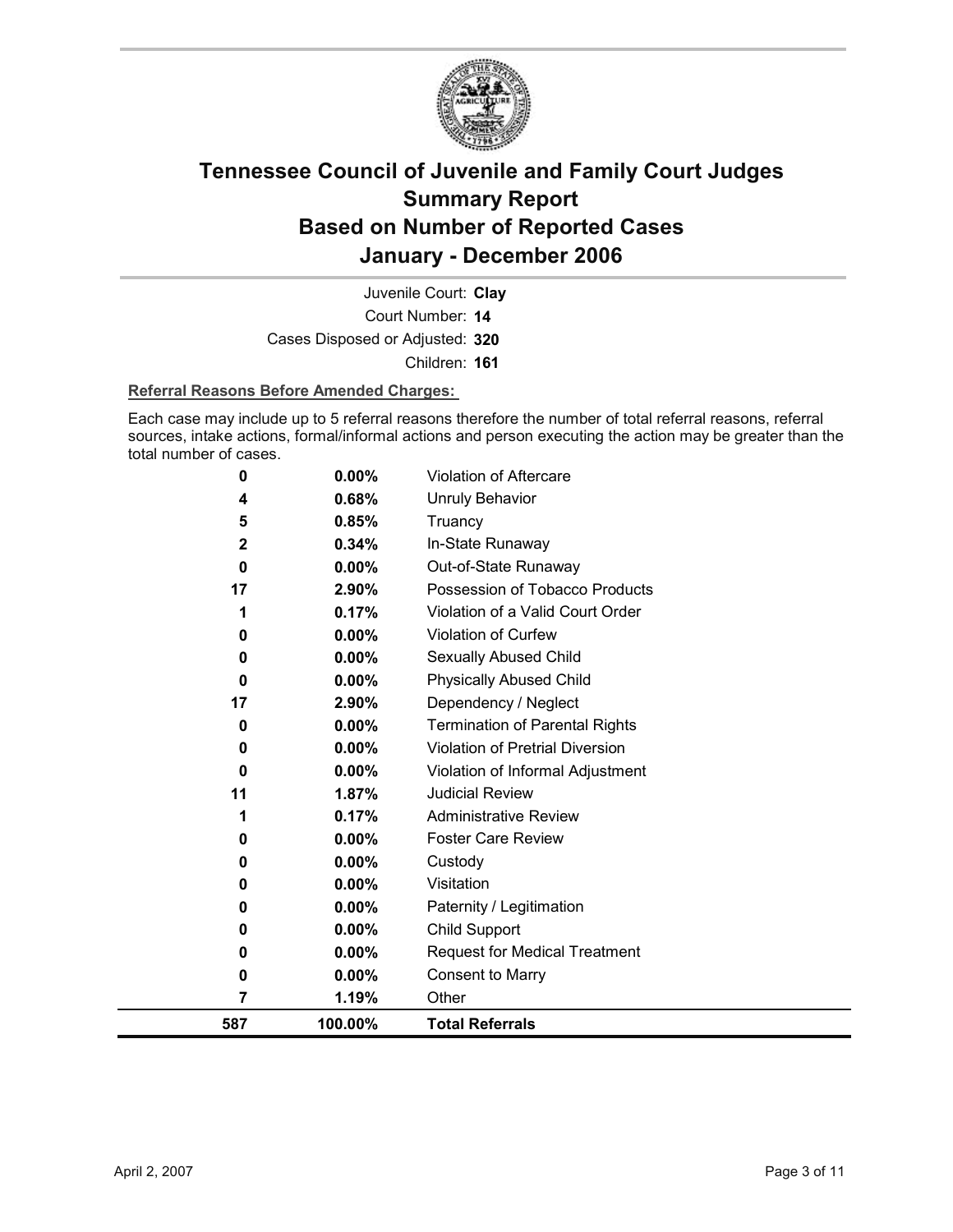

| Juvenile Court: Clay       |                                 |                                   |  |  |
|----------------------------|---------------------------------|-----------------------------------|--|--|
|                            | Court Number: 14                |                                   |  |  |
|                            | Cases Disposed or Adjusted: 320 |                                   |  |  |
|                            |                                 | Children: 161                     |  |  |
| <b>Referral Sources: 1</b> |                                 |                                   |  |  |
| 528                        | 89.95%                          | Law Enforcement                   |  |  |
| 5                          | 0.85%                           | Parents                           |  |  |
| 0                          | 0.00%                           | <b>Relatives</b>                  |  |  |
| 0                          | 0.00%                           | Self                              |  |  |
| 29                         | 4.94%                           | School                            |  |  |
| 0                          | 0.00%                           | <b>CSA</b>                        |  |  |
| 24                         | 4.09%                           | <b>DCS</b>                        |  |  |
| 0                          | 0.00%                           | <b>Other State Department</b>     |  |  |
| 0                          | 0.00%                           | <b>District Attorney's Office</b> |  |  |
| 1                          | 0.17%                           | <b>Court Staff</b>                |  |  |
| 0                          | 0.00%                           | Social Agency                     |  |  |
| 0                          | $0.00\%$                        | <b>Other Court</b>                |  |  |
| 0                          | $0.00\%$                        | Victim                            |  |  |
| 0                          | 0.00%                           | Child & Parent                    |  |  |
| 0                          | 0.00%                           | Hospital                          |  |  |
| 0                          | 0.00%                           | Unknown                           |  |  |
| 0                          | 0.00%                           | Other                             |  |  |
| 587                        | 100.00%                         | <b>Total Referral Sources</b>     |  |  |

### **Age of Child at Referral: 2**

| 161 | 100.00% | <b>Total Child Count</b> |
|-----|---------|--------------------------|
| 0   | 0.00%   | Unknown / Not Reported   |
| 1   | 0.62%   | Ages 19 and Over         |
| 62  | 38.51%  | Ages 17 through 18       |
| 65  | 40.37%  | Ages 15 through 16       |
| 7   | 4.35%   | Ages 13 through 14       |
| 4   | 2.48%   | Ages 11 through 12       |
| 22  | 13.66%  | Ages 10 and Under        |
|     |         |                          |

<sup>1</sup> If different than number of Referral Reasons (587), verify accuracy of your court's data.

<sup>2</sup> One child could be counted in multiple categories, verify accuracy of your court's data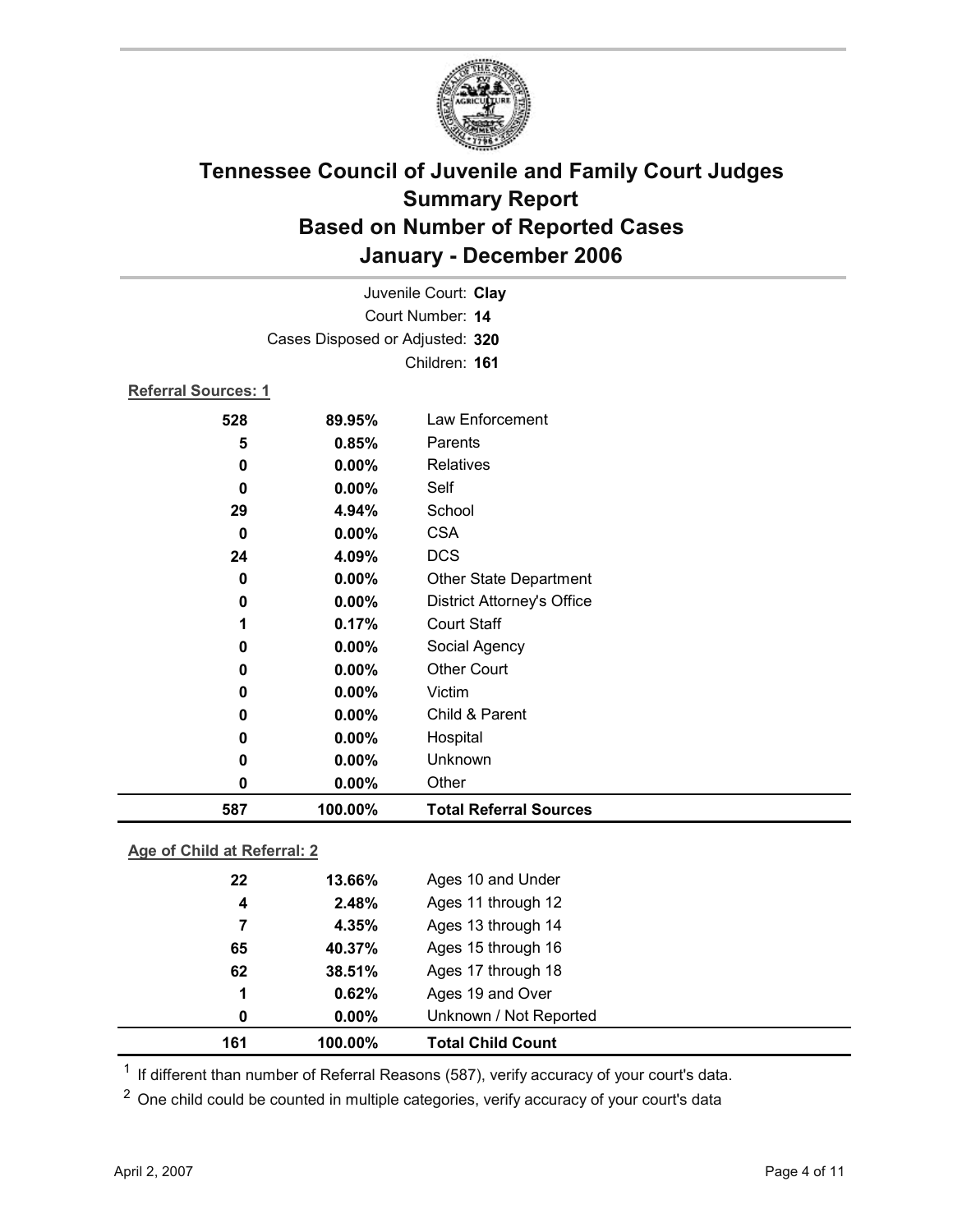

| Juvenile Court: Clay                    |                                 |                          |  |  |  |
|-----------------------------------------|---------------------------------|--------------------------|--|--|--|
|                                         | Court Number: 14                |                          |  |  |  |
|                                         | Cases Disposed or Adjusted: 320 |                          |  |  |  |
|                                         |                                 | Children: 161            |  |  |  |
| Sex of Child: 1                         |                                 |                          |  |  |  |
| 113                                     | 70.19%                          | Male                     |  |  |  |
| 48                                      | 29.81%                          | Female                   |  |  |  |
| $\mathbf 0$                             | 0.00%                           | Unknown                  |  |  |  |
| 161                                     | 100.00%                         | <b>Total Child Count</b> |  |  |  |
| Race of Child: 1                        |                                 |                          |  |  |  |
| 155                                     | 96.27%                          | White                    |  |  |  |
| 1                                       | 0.62%                           | African American         |  |  |  |
| $\pmb{0}$                               | 0.00%                           | Native American          |  |  |  |
| 0                                       | 0.00%                           | Asian                    |  |  |  |
| 0                                       | 0.00%                           | Mixed                    |  |  |  |
| 5                                       | 3.11%                           | Unknown                  |  |  |  |
| 161                                     | 100.00%                         | <b>Total Child Count</b> |  |  |  |
| <b>Hispanic Origin: 1</b>               |                                 |                          |  |  |  |
| $\overline{\mathbf{4}}$                 | 2.48%                           | Yes                      |  |  |  |
| 155                                     | 96.27%                          | No                       |  |  |  |
| $\mathbf 2$                             | 1.24%                           | Unknown                  |  |  |  |
| 161                                     | 100.00%                         | <b>Total Child Count</b> |  |  |  |
| <b>School Enrollment of Children: 1</b> |                                 |                          |  |  |  |
| 142                                     | 88.20%                          | Yes                      |  |  |  |
| 11                                      | 6.83%                           | <b>No</b>                |  |  |  |
| 8                                       | 4.97%                           | Unknown                  |  |  |  |
| 161                                     | 100.00%                         | <b>Total Child Count</b> |  |  |  |

 $1$  One child could be counted in multiple categories, verify accuracy of your court's data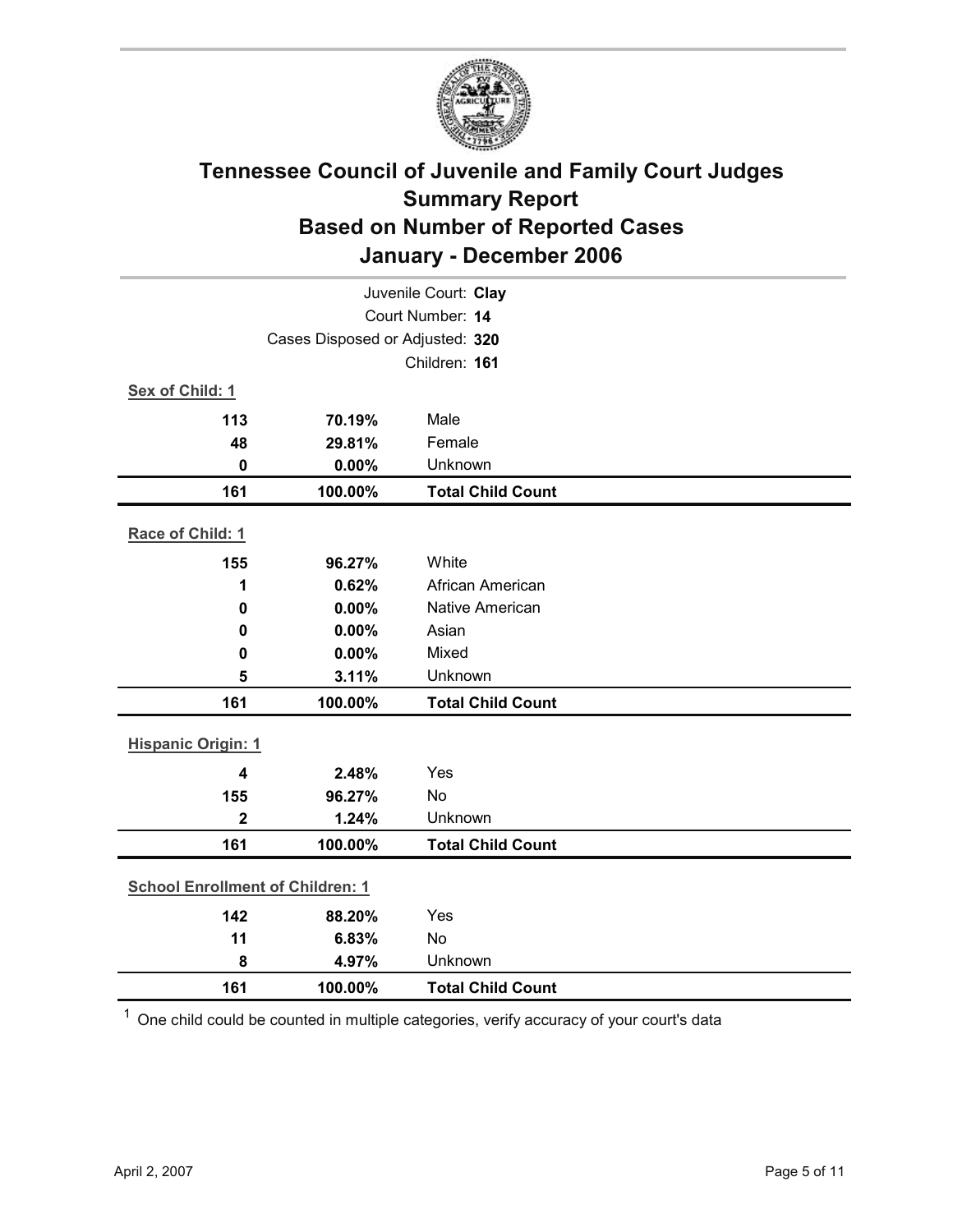

Court Number: **14** Juvenile Court: **Clay** Cases Disposed or Adjusted: **320** Children: **161**

**Living Arrangement of Child at Time of Referral: 1**

| 161          | 100.00%  | <b>Total Child Count</b>     |
|--------------|----------|------------------------------|
|              | 0.62%    | Other                        |
| 9            | 5.59%    | Unknown                      |
| $\mathbf{2}$ | 1.24%    | Independent                  |
| 0            | $0.00\%$ | In an Institution            |
| 0            | $0.00\%$ | In a Residential Center      |
| 0            | $0.00\%$ | In a Group Home              |
| $\mathbf{2}$ | 1.24%    | With Foster Family           |
| 0            | $0.00\%$ | With Adoptive Parents        |
| 20           | 12.42%   | <b>With Relatives</b>        |
| 12           | 7.45%    | <b>With Father</b>           |
| 32           | 19.88%   | With Mother                  |
| 27           | 16.77%   | With Mother and Stepfather   |
| 6            | 3.73%    | With Father and Stepmother   |
| 50           | 31.06%   | With Both Biological Parents |
|              |          |                              |

### **Type of Detention: 2**

| 320 | 100.00%  | <b>Total Detention Count</b> |
|-----|----------|------------------------------|
| 0   | $0.00\%$ | Other                        |
| 318 | 99.38%   | Does Not Apply               |
| 0   | $0.00\%$ | <b>Unknown</b>               |
| 1   | 0.31%    | <b>Psychiatric Hospital</b>  |
| 0   | $0.00\%$ | Jail - No Separation         |
| 0   | $0.00\%$ | Jail - Partial Separation    |
| 0   | $0.00\%$ | Jail - Complete Separation   |
| 1   | 0.31%    | Juvenile Detention Facility  |
| 0   | $0.00\%$ | Non-Secure Placement         |
|     |          |                              |

 $<sup>1</sup>$  One child could be counted in multiple categories, verify accuracy of your court's data</sup>

 $2$  If different than number of Cases (320) verify accuracy of your court's data.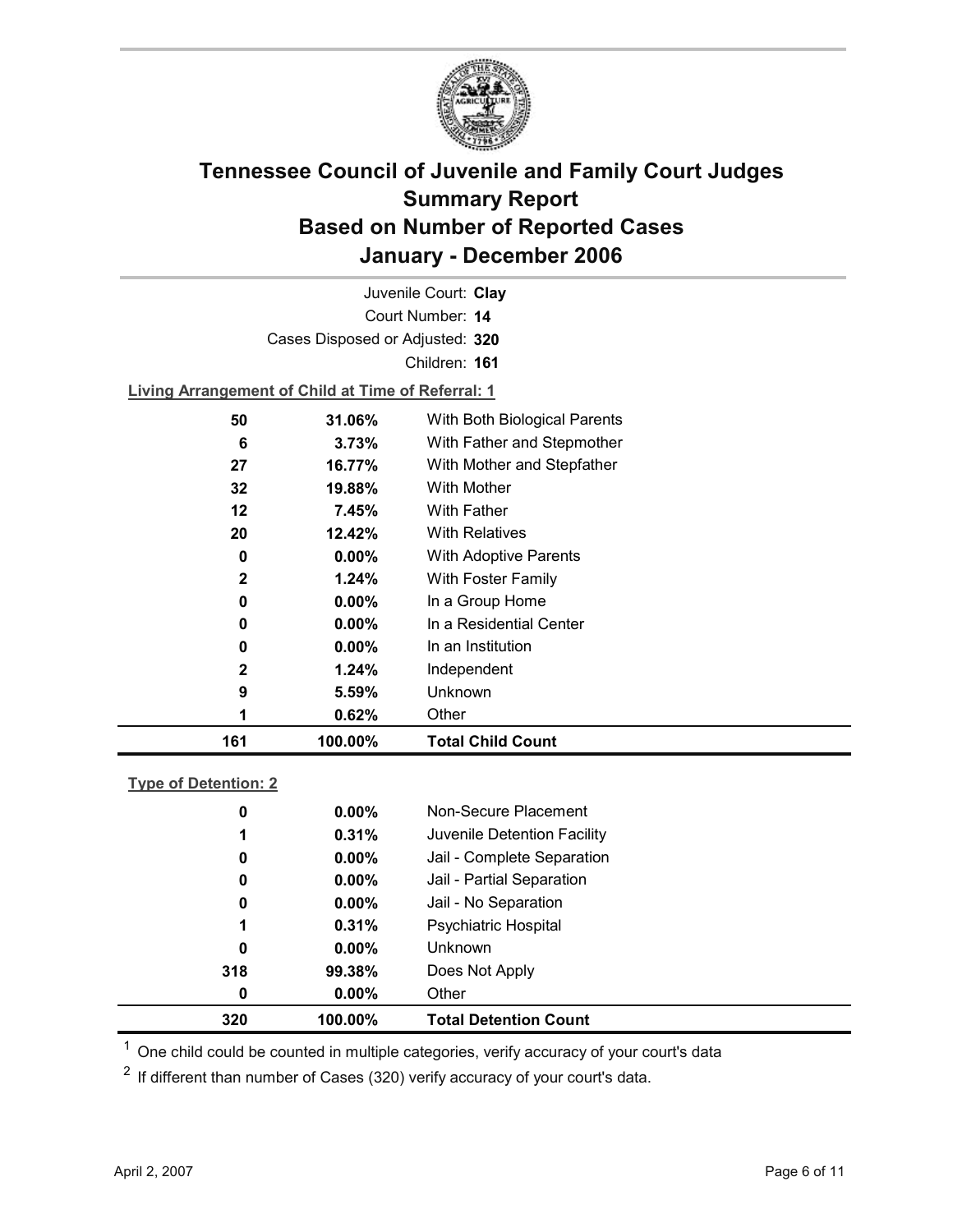

| Juvenile Court: Clay     |                                                    |                                      |  |  |
|--------------------------|----------------------------------------------------|--------------------------------------|--|--|
|                          | Court Number: 14                                   |                                      |  |  |
|                          | Cases Disposed or Adjusted: 320                    |                                      |  |  |
|                          |                                                    | Children: 161                        |  |  |
|                          | <b>Placement After Secure Detention Hearing: 1</b> |                                      |  |  |
| $\bf{0}$                 | 0.00%                                              | Returned to Prior Living Arrangement |  |  |
| $\mathbf{2}$             | 0.63%                                              | Juvenile Detention Facility          |  |  |
| 0                        | 0.00%                                              | Jail                                 |  |  |
| 0                        | $0.00\%$                                           | Shelter / Group Home                 |  |  |
| 0                        | $0.00\%$                                           | <b>Foster Family Home</b>            |  |  |
| 0                        | 0.00%                                              | Psychiatric Hospital                 |  |  |
| 1                        | 0.31%                                              | Unknown / Not Reported               |  |  |
| 317                      | 99.06%                                             | Does Not Apply                       |  |  |
| 0                        | $0.00\%$                                           | Other                                |  |  |
|                          |                                                    |                                      |  |  |
| 320                      | 100.00%                                            | <b>Total Placement Count</b>         |  |  |
|                          |                                                    |                                      |  |  |
| <b>Intake Actions: 2</b> |                                                    |                                      |  |  |
| 113                      | 19.25%                                             | <b>Petition Filed</b>                |  |  |
| 1                        | 0.17%                                              | <b>Motion Filed</b>                  |  |  |
| 459                      | 78.19%                                             | <b>Citation Processed</b>            |  |  |
| 0                        | $0.00\%$                                           | Notification of Paternity Processed  |  |  |
| 12                       | 2.04%                                              | Scheduling of Judicial Review        |  |  |
| 0                        | $0.00\%$                                           | Scheduling of Administrative Review  |  |  |
| 1                        | 0.17%                                              | Scheduling of Foster Care Review     |  |  |
| 0                        | 0.00%                                              | Unknown                              |  |  |
| 1                        | 0.17%                                              | Does Not Apply                       |  |  |
| 0                        | 0.00%                                              | Other                                |  |  |

 $1$  If different than number of Cases (320) verify accuracy of your court's data.

 $2$  If different than number of Referral Reasons (587), verify accuracy of your court's data.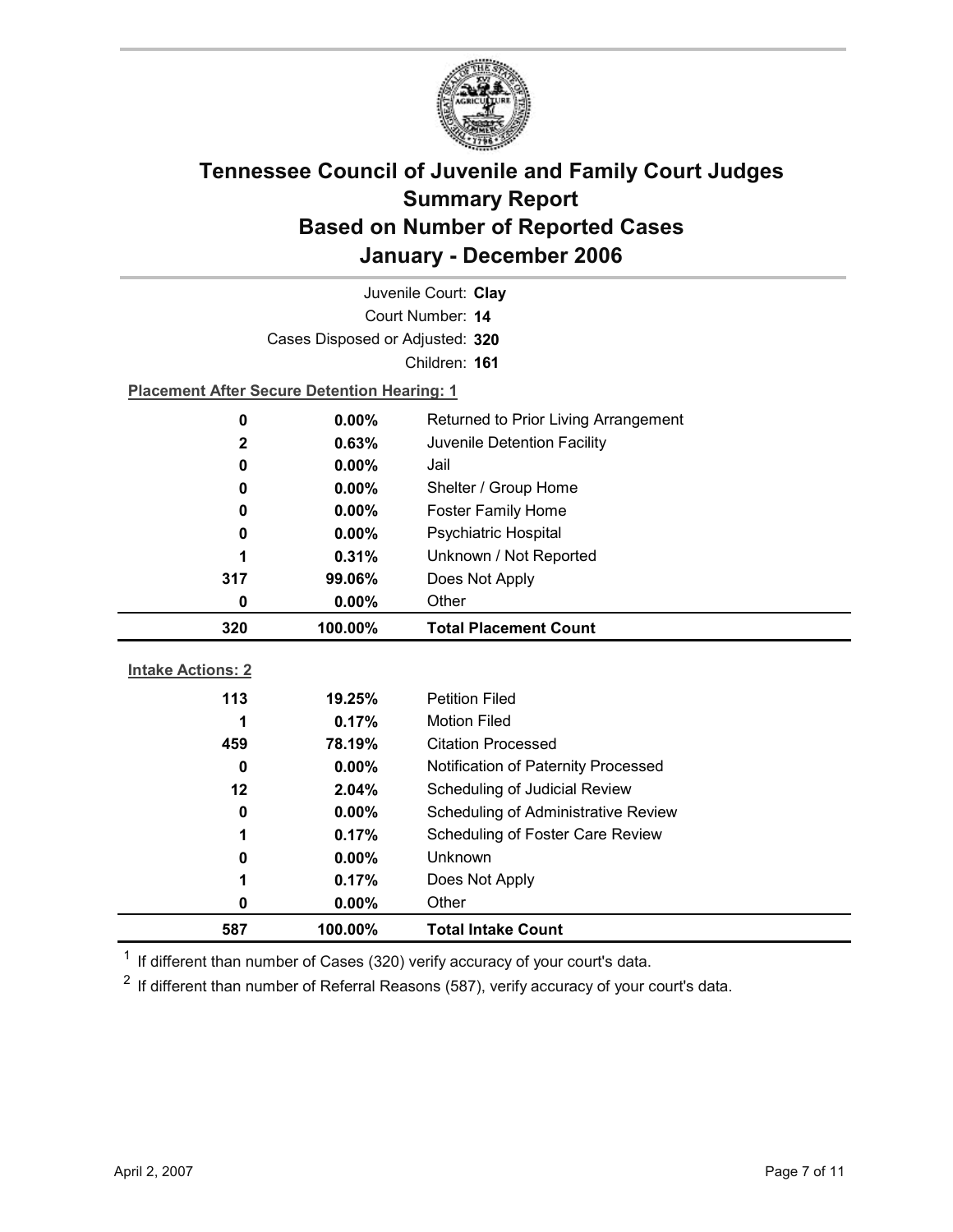

Court Number: **14** Juvenile Court: **Clay** Cases Disposed or Adjusted: **320** Children: **161**

#### **Last Grade Completed by Child: 1**

| 9                                       | 5.59%   | Too Young for School         |  |  |
|-----------------------------------------|---------|------------------------------|--|--|
| 0                                       | 0.00%   | Preschool                    |  |  |
| $\mathbf 2$                             | 1.24%   | Kindergarten                 |  |  |
| 1                                       | 0.62%   | 1st Grade                    |  |  |
| 3                                       | 1.86%   | 2nd Grade                    |  |  |
| 1                                       | 0.62%   | 3rd Grade                    |  |  |
| 1                                       | 0.62%   | 4th Grade                    |  |  |
| 0                                       | 0.00%   | 5th Grade                    |  |  |
| 5                                       | 3.11%   | 6th Grade                    |  |  |
| 3                                       | 1.86%   | 7th Grade                    |  |  |
| 12                                      | 7.45%   | 8th Grade                    |  |  |
| 24                                      | 14.91%  | 9th Grade                    |  |  |
| 38                                      | 23.60%  | 10th Grade                   |  |  |
| 42                                      | 26.09%  | 11th Grade                   |  |  |
| $\mathbf{2}$                            | 1.24%   | 12th Grade                   |  |  |
| $\mathbf 0$                             | 0.00%   | Non-Graded Special Ed        |  |  |
| 5                                       | 3.11%   | <b>GED</b>                   |  |  |
| 1                                       | 0.62%   | Graduated                    |  |  |
| 0                                       | 0.00%   | <b>Never Attended School</b> |  |  |
| 11                                      | 6.83%   | Unknown                      |  |  |
| 1                                       | 0.62%   | Other                        |  |  |
| 161                                     | 100.00% | <b>Total Child Count</b>     |  |  |
|                                         |         |                              |  |  |
| <b>Enrolled in Special Education: 1</b> |         |                              |  |  |
| 15                                      | 9.32%   | Yes                          |  |  |
| 135                                     | 83.85%  | No                           |  |  |

 $1$  One child could be counted in multiple categories, verify accuracy of your court's data

**11 6.83%** Unknown

**161 100.00% Total Child Count**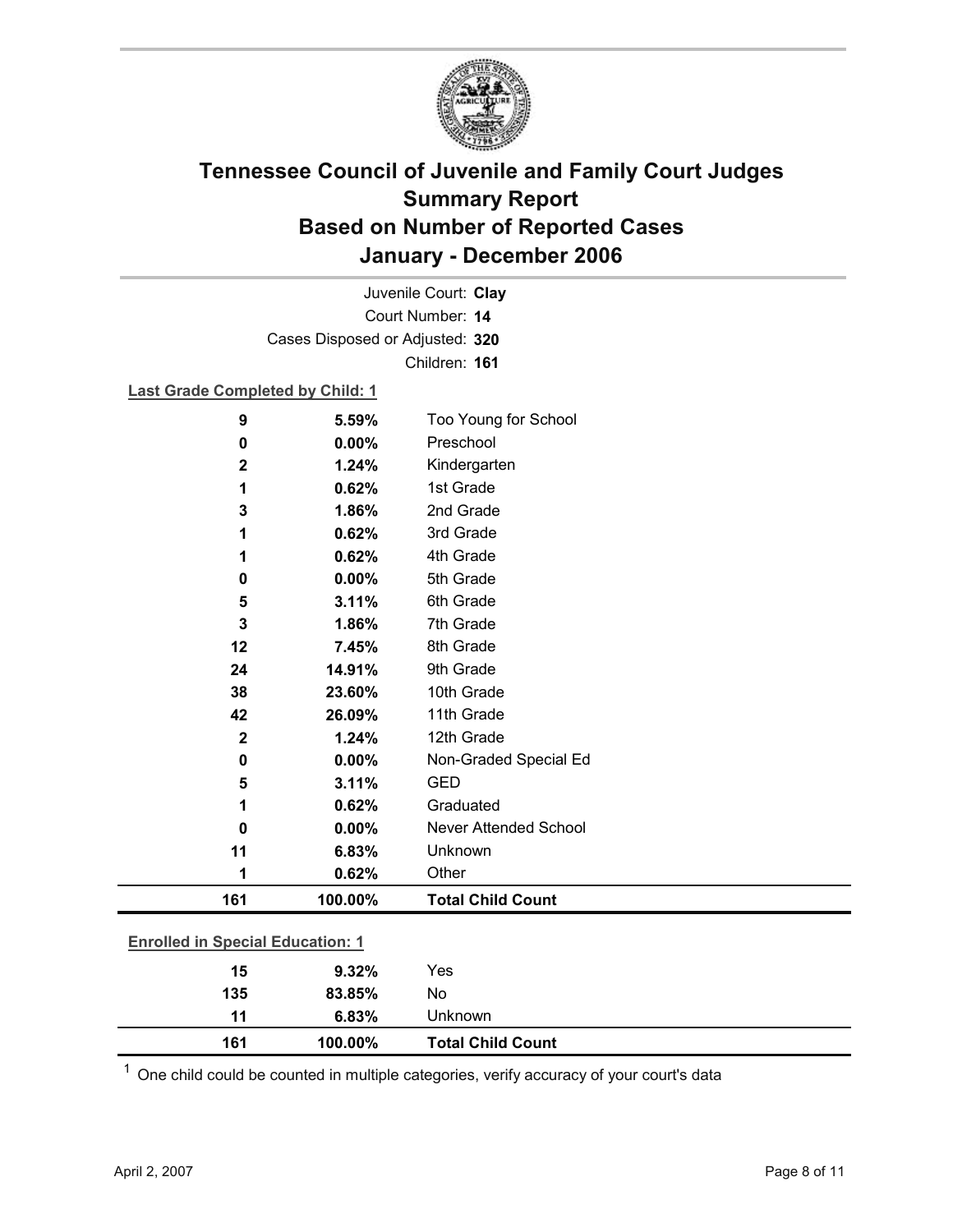

|                              |                                 | Juvenile Court: Clay      |  |
|------------------------------|---------------------------------|---------------------------|--|
|                              |                                 | Court Number: 14          |  |
|                              | Cases Disposed or Adjusted: 320 |                           |  |
|                              | Children: 161                   |                           |  |
| <b>Action Executed By: 1</b> |                                 |                           |  |
| 586                          | 99.83%                          | Judge                     |  |
| 0                            | $0.00\%$                        | Referee                   |  |
| 1                            | 0.17%                           | <b>YSO</b>                |  |
| 0                            | $0.00\%$                        | Other                     |  |
| 0                            | 0.00%                           | Unknown / Not Reported    |  |
| 587                          | 100.00%                         | <b>Total Action Count</b> |  |

### **Formal / Informal Actions: 1**

| 171 | 29.13%   | Dismissed                                      |
|-----|----------|------------------------------------------------|
| 2   | $0.34\%$ | Retired / Nolle Prosequi                       |
| 18  | $3.07\%$ | <b>Complaint Substantiated Delinquent</b>      |
| 114 | 19.42%   | <b>Complaint Substantiated Status Offender</b> |
| 0   | $0.00\%$ | Complaint Substantiated Dependent / Neglected  |
| 0   | $0.00\%$ | <b>Complaint Substantiated Abused</b>          |
| 0   | $0.00\%$ | <b>Complaint Substantiated Mentally III</b>    |
| 4   | 0.68%    | Informal Adjustment                            |
| 5   | 0.85%    | <b>Pretrial Diversion</b>                      |
| 0   | $0.00\%$ | <b>Transfer to Adult Court Hearing</b>         |
| 14  | 2.39%    | Charges Cleared by Transfer to Adult Court     |
| 0   | $0.00\%$ | <b>Special Proceeding</b>                      |
| 7   | 1.19%    | <b>Review Concluded</b>                        |
| 252 | 42.93%   | Case Held Open                                 |
| 0   | $0.00\%$ | Other                                          |
| 0   | $0.00\%$ | Unknown / Not Reported                         |
| 587 | 100.00%  | <b>Total Action Count</b>                      |

 $1$  If different than number of Referral Reasons (587), verify accuracy of your court's data.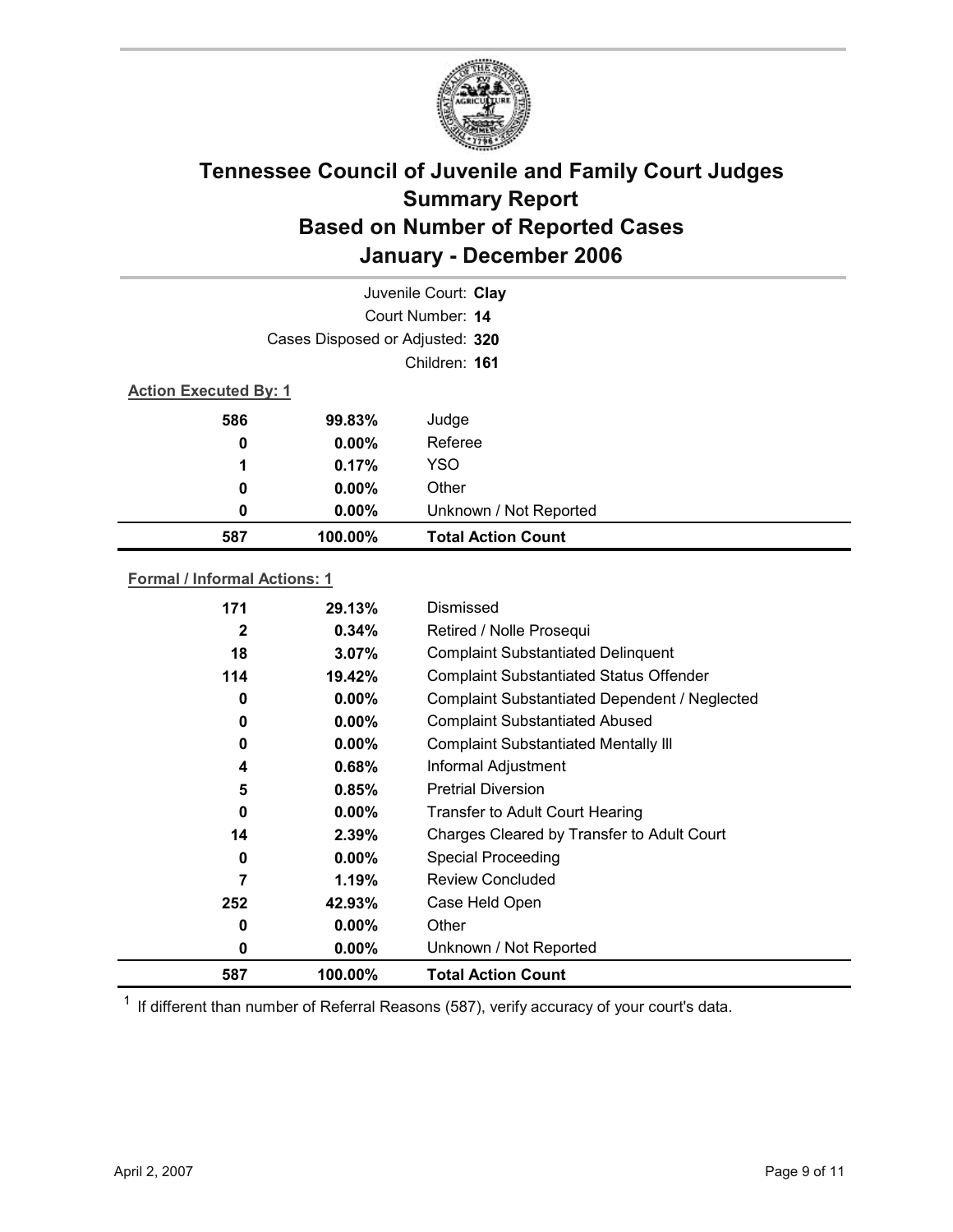

|                       |                                                       | Juvenile Court: Clay                                 |  |
|-----------------------|-------------------------------------------------------|------------------------------------------------------|--|
|                       |                                                       | Court Number: 14                                     |  |
|                       | Cases Disposed or Adjusted: 320                       |                                                      |  |
|                       |                                                       | Children: 161                                        |  |
| <b>Case Outcomes:</b> | There can be multiple outcomes for one child or case. |                                                      |  |
| 108                   | 24.00%                                                | <b>Case Dismissed</b>                                |  |
| 1                     | 0.22%                                                 | Case Retired or Nolle Prosequi                       |  |
| 0                     | 0.00%                                                 | Warned / Counseled                                   |  |
| 154                   | 34.22%                                                | Held Open For Review                                 |  |
| 4                     | 0.89%                                                 | Supervision / Probation to Juvenile Court            |  |
| 12                    | 2.67%                                                 | <b>Probation to Parents</b>                          |  |
| 0                     | $0.00\%$                                              | Referral to Another Entity for Supervision / Service |  |
| 1                     | 0.22%                                                 | Referred for Mental Health Counseling                |  |
| $\mathbf 2$           | 0.44%                                                 | Referred for Alcohol and Drug Counseling             |  |
| 0                     | 0.00%                                                 | Referred to Alternative School                       |  |
| 0                     | $0.00\%$                                              | Referred to Private Child Agency                     |  |
| 35                    | 7.78%                                                 | Referred to Defensive Driving School                 |  |
| 0                     | $0.00\%$                                              | Referred to Alcohol Safety School                    |  |
| 4                     | 0.89%                                                 | Referred to Juvenile Court Education-Based Program   |  |
| 2                     | 0.44%                                                 | Driver's License Held Informally                     |  |
| 0                     | $0.00\%$                                              | <b>Voluntary Placement with DMHMR</b>                |  |
| 1                     | 0.22%                                                 | Private Mental Health Placement                      |  |
| 0                     | $0.00\%$                                              | <b>Private MR Placement</b>                          |  |
| 0                     | $0.00\%$                                              | Placement with City/County Agency/Facility           |  |
| 1                     | 0.22%                                                 | Placement with Relative / Other Individual           |  |
| 56                    | $12.44\%$                                             | Fine                                                 |  |
| 20                    | 4.44%                                                 | <b>Public Service</b>                                |  |
| 0                     | $0.00\%$                                              | Restitution                                          |  |
| 1                     | 0.22%                                                 | <b>Runaway Returned</b>                              |  |
| 0                     | 0.00%                                                 | No Contact Order                                     |  |
| 0                     | 0.00%                                                 | Injunction Other than No Contact Order               |  |
| 0                     | 0.00%                                                 | <b>House Arrest</b>                                  |  |
| 2                     | 0.44%                                                 | <b>Court Defined Curfew</b>                          |  |
| 0                     | $0.00\%$                                              | Dismissed from Informal Adjustment                   |  |
| 0                     | 0.00%                                                 | <b>Dismissed from Pretrial Diversion</b>             |  |
| $\mathbf 2$           | 0.44%                                                 | Released from Probation                              |  |
| 4                     | 0.89%                                                 | <b>Transferred to Adult Court</b>                    |  |
| 0                     | $0.00\%$                                              | <b>DMHMR Involuntary Commitment</b>                  |  |